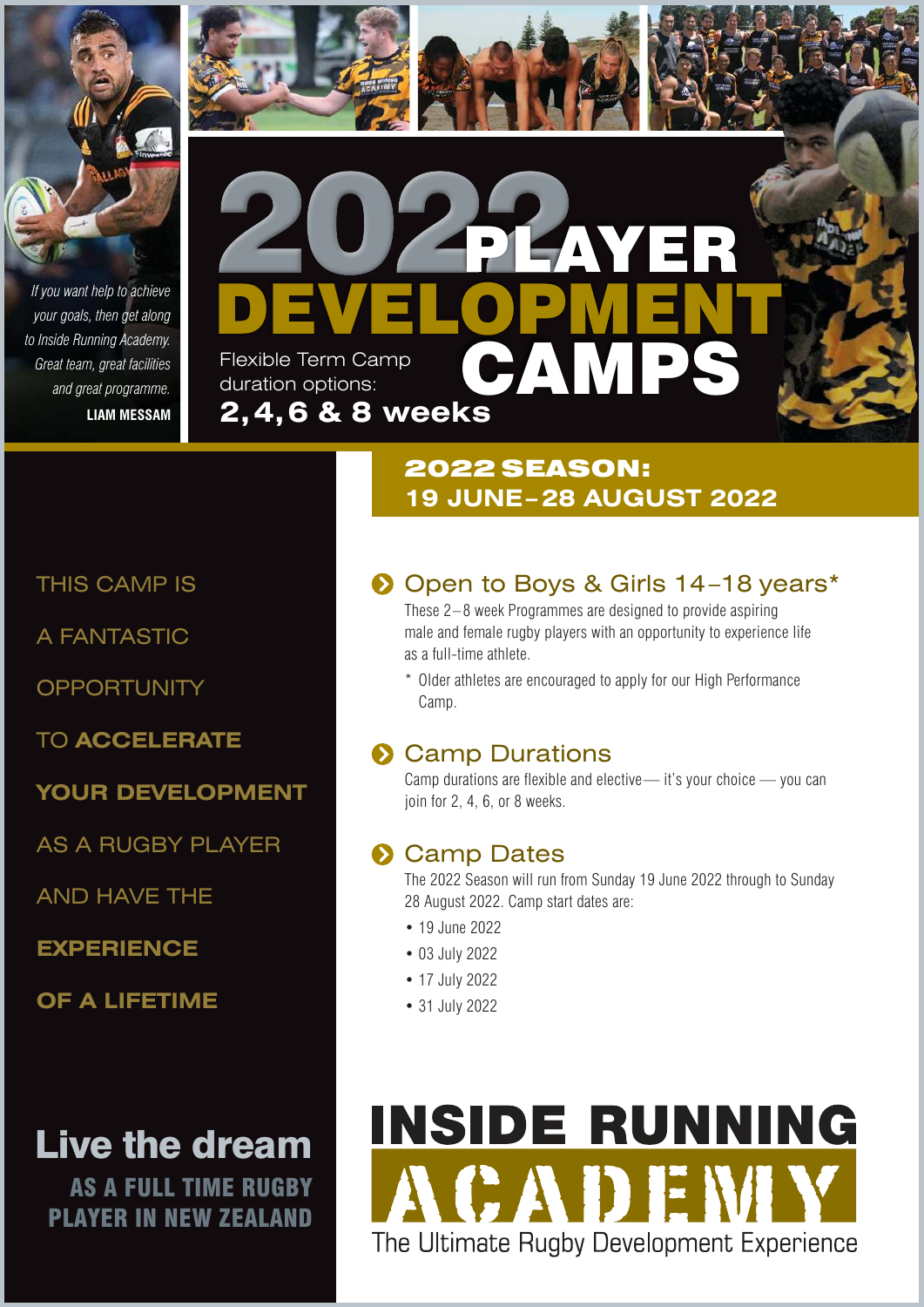

**Camp Duration Options:** From 2,4,6 to 8 weeks **2022 Season:** 19 June–28 August 2022

### What You Can Expect from this Camp

### **S** Full-time Training

Our Academy programme mirrors the frequency and intensity of Super Rugby team training in New Zealand.

#### Game Experience

All Academy players will take part in school rugby where they can test their skills against players of their age in New Zealand.

#### Skill Development

We have a huge emphasis on skill development at Inside Running Academy and players are exposed to some of New Zealand's leading coaches. We focus on learning through a specialised micro skills session three times per week and a dedicated field-based skills session three times per week, where learning is delivered through games-based activity.

### Strength & Conditioning

Our S&C programme concentrates on functional movement coaching before increasing load. Our first goal is to get all players moving effectively in the gym before we add load to build strength and power. All players are tested across key S&C measures at the start of their Academy stay, and then again at the conclusion.

#### Leadership & Personal Development

We develop leadership skills by first breaking down the barriers, getting players out of their comfort zone and building a safe environment where everyone feels like they belong and can be themselves. We then start to challenge players to develop their leadership skills through Academy training activities.

#### Education

All players will attend workshops on Mental Skills, Game Review, Performance Analysis, Sports Nutrition and Injury Prevention & Recovery.

#### **Continued Development**

All players are required to develop a plan as to how they are going to continue to develop their rugby when they return home. This is our key point of difference, as we see attending Inside Running Academy as just the start of the player's development journey.

#### Live the Dream!

Live the life of a full-time professional rugby player in Mt. Maunganui, New Zealand.



### Our normal training week typically looks like this:

|                   | <b>MONDAY</b>                                 | <b>TUESDAY</b>                                                     | WEDNESDAY                                                                                    | <b>THURSDAY</b>                                   | FRIDAY                                     | SATURDAY | <b>SUNDAY</b>       |
|-------------------|-----------------------------------------------|--------------------------------------------------------------------|----------------------------------------------------------------------------------------------|---------------------------------------------------|--------------------------------------------|----------|---------------------|
| 8.00 am           | Acute Injury Clinic                           |                                                                    | Recovery Day<br>We also use this<br>day for Testing,<br>and/or Academy<br><b>Field Trips</b> |                                                   |                                            | Game Day |                     |
| 8.45 am           | Academy Meeting                               |                                                                    |                                                                                              |                                                   |                                            |          |                     |
| $9.00$ am         | Gym: Strength<br>& Flush Focus                | Gym:<br><b>Strength Focus</b>                                      |                                                                                              | Gym: Speed                                        |                                            |          |                     |
| 10.00             |                                               |                                                                    |                                                                                              | & Power Focus                                     | Gym:<br>Game Prep Focus                    |          | Recovery<br>Session |
| 10.30 am          | Micro Skills                                  | Micro Skills                                                       |                                                                                              | Micro Skills                                      |                                            |          |                     |
| 11.00 am          | Physiotherapy                                 | Physiotherapy                                                      |                                                                                              | Physiotherapy                                     | Micro Skills                               |          |                     |
| 12.00 pm          |                                               |                                                                    |                                                                                              |                                                   | <b>Education Workshop</b>                  |          |                     |
| $1.00$ pm         | Skills: Focus on<br><b>Fundamental Skills</b> | Skills: Focus on<br>Catch / Pass / Run &<br><b>Decision Making</b> |                                                                                              | Skills: Focus on<br>Collision & Game<br>Readiness | Coach<br>One-on-One's:<br>Feedback & Video |          |                     |
| $2.30$ pm         | <b>Recovery Session</b>                       | Recovery Session                                                   |                                                                                              | <b>Recovery Session</b>                           | Review                                     |          |                     |
| $6.00 \text{ pm}$ |                                               | Club Training                                                      | Yoga Session<br>(Optional)                                                                   | Club Training                                     |                                            |          |                     |